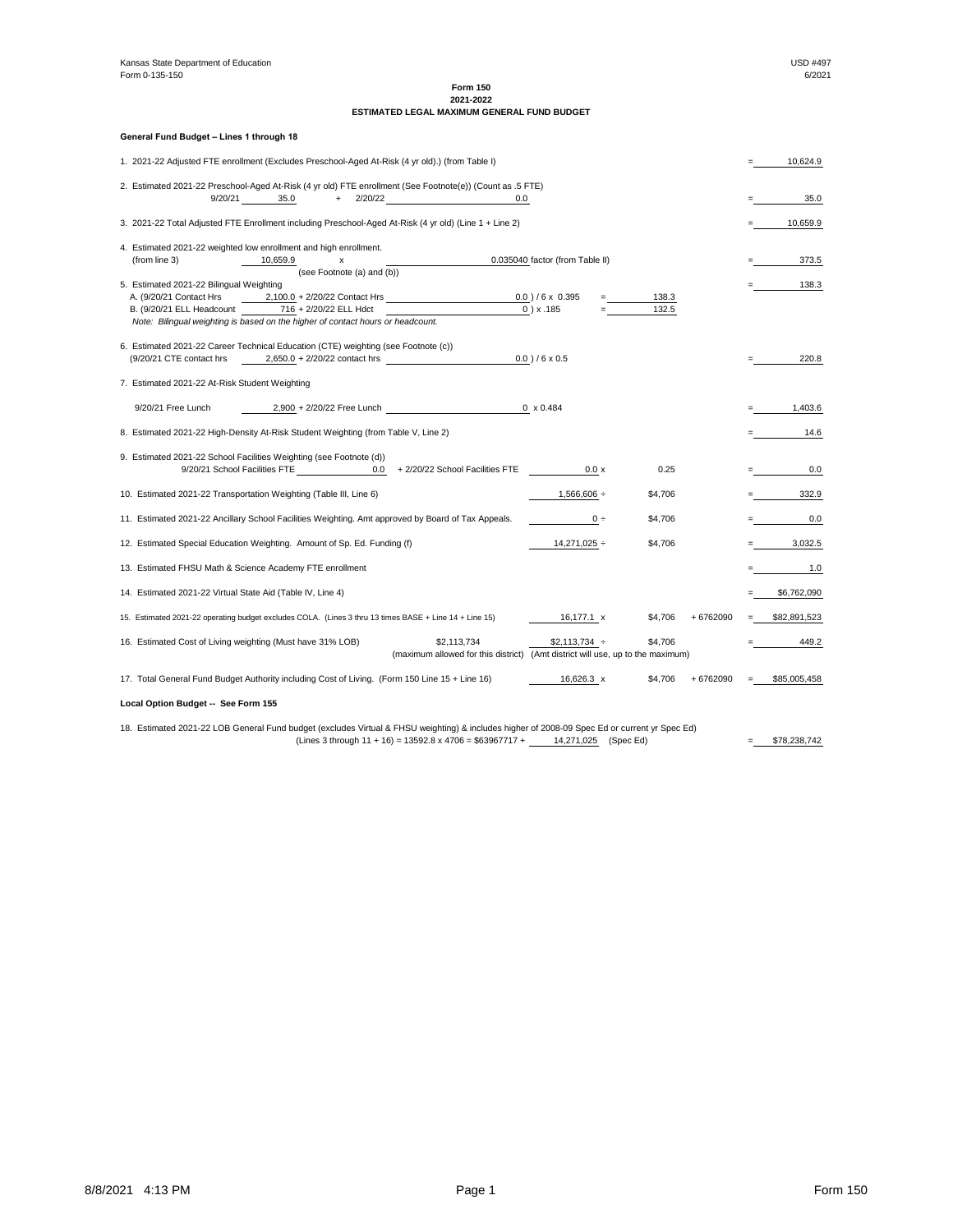| Kansas State Department of Education<br>Form 0-135-150                                                                                                                                 |                                                                                                                                                                                                                                                                                                 |                                                                                                                                                                      |                                      |     | <b>USD #497</b><br>6/2021 |
|----------------------------------------------------------------------------------------------------------------------------------------------------------------------------------------|-------------------------------------------------------------------------------------------------------------------------------------------------------------------------------------------------------------------------------------------------------------------------------------------------|----------------------------------------------------------------------------------------------------------------------------------------------------------------------|--------------------------------------|-----|---------------------------|
|                                                                                                                                                                                        |                                                                                                                                                                                                                                                                                                 | <b>TABLE I - KSA 72-5132</b>                                                                                                                                         |                                      |     |                           |
|                                                                                                                                                                                        | 1. Does the district qualify for the 3 yr Average? (Due to military dependent children.)                                                                                                                                                                                                        |                                                                                                                                                                      | <b>NO</b>                            |     |                           |
|                                                                                                                                                                                        | 2. 9/20/18 Audited FTE enrollment (excludes Preschool-Aged At-Risk (4 yr old) and Virtual)                                                                                                                                                                                                      |                                                                                                                                                                      |                                      |     | 10,793.6                  |
| If it doesn't meet criteria then calculates zero.)                                                                                                                                     | 3. 2/20/19 Audited FTE of new students of military families, not enrolled on 9/20/18.<br>(Excludes Preschool-Aged At-Risk (4 yr old)) (Must be at least 25 FTE or 1% of Line 2.                                                                                                                 |                                                                                                                                                                      |                                      | 0.0 | 0.0                       |
|                                                                                                                                                                                        | 4. 9/20/19 Audited FTE enrollment (excludes Preschool-Aged At-Risk (4 yr old) and Virtual)                                                                                                                                                                                                      |                                                                                                                                                                      |                                      |     | 10,624.9                  |
| If it doesn't meet criteria then calculates zero.)                                                                                                                                     | 5. Estimated 2/20/20 Audited FTE of new students of military families, not enrolled on 9/20/19.<br>(Excludes Preschool-Aged At-Risk (4 yr old)) (Must be at least 25 FTE or 1% of Line 4.                                                                                                       |                                                                                                                                                                      |                                      | 0.0 | 0.0                       |
|                                                                                                                                                                                        | 6. 9/20/20 Audited FTE enrollment (excludes Preschool-Aged At-Risk (4 yr old) and Virtual)                                                                                                                                                                                                      |                                                                                                                                                                      |                                      |     | 9,973.1                   |
| If it doesn't meet criteria then calculates zero.)                                                                                                                                     | 7. 2/20/21 Audited FTE of new students of military families, not enrolled on 9/20/20.<br>(Excludes Preschool-Aged At-Risk (4 yr old)) (Must be at least 25 FTE or 1% of Line 6.<br>8. Sept. 20, 2018, FTE enrollment plus 2/20/19 FTE (Excludes Preschool-Aged At-Risk (4 yr old) and virtual.) |                                                                                                                                                                      |                                      | 0.0 | 0.0<br>10,793.6           |
|                                                                                                                                                                                        | 9. Sept. 20, 2019, FTE enrollment plus 2/20/20 FTE (Excludes Preschool-Aged At-Risk (4 yr old) and virtual.)                                                                                                                                                                                    |                                                                                                                                                                      |                                      |     | 10,624.9                  |
|                                                                                                                                                                                        | 10. Sept. 20, 2020, FTE enrollment plus 2/20/21 FTE (Excludes Preschool-Aged At-Risk (4 yr old) and virtual.)                                                                                                                                                                                   |                                                                                                                                                                      |                                      |     | 9,973.1                   |
| 11. 3 YR AVG FTE*: (                                                                                                                                                                   | 10,793.6<br>(line 8)<br>$\div 3 =$<br>9,973.1<br>(line 10)                                                                                                                                                                                                                                      | 10,624.9<br>(line 9)<br>10,463.9<br>(goes to line 11)                                                                                                                |                                      |     | 0.0                       |
|                                                                                                                                                                                        | * Excludes Preschool-Aged At-Risk (4 yr old) and virtual; but includes 2/20 military students if they qualify for the Military Provision that year.                                                                                                                                             |                                                                                                                                                                      |                                      |     |                           |
|                                                                                                                                                                                        | 12. 2021-22 FTE adjusted enrollment for budget purposes (higher of line 9, 10, or line 9, 10, or 11, if qualified for 3YR AVG).                                                                                                                                                                 |                                                                                                                                                                      |                                      |     | 10,624.9                  |
|                                                                                                                                                                                        | 13. Total FTE adjusted enrollment. (Goes to page 1, line 1)                                                                                                                                                                                                                                     |                                                                                                                                                                      |                                      |     | 10,624.9                  |
| <b>Enrollment of District</b><br>$0 - 99.9$<br>100 - 299.9<br>$300 - 1,621.9$<br>1622 and over                                                                                         |                                                                                                                                                                                                                                                                                                 | TABLE II - Low and High Enrollment Weighting (KSA 72-5149)<br>$\{ [ 7337 - 9.655 (E - 100) ] \div 3642.4 \} - 1$<br>${[5406 - 1.237500 (E - 300)]}{\div}3642.4} - 1$ | <b>Factor</b><br>1.014331<br>0.03504 |     |                           |
|                                                                                                                                                                                        | E is the Adjusted FTE Enrollment (from Page 1, line 3)                                                                                                                                                                                                                                          |                                                                                                                                                                      |                                      |     |                           |
| EXAMPLE: (FTE of 954.0)                                                                                                                                                                |                                                                                                                                                                                                                                                                                                 |                                                                                                                                                                      |                                      |     |                           |
| {[5406 - 1.237500 (954.0 - 300)]÷3642.4}-1<br>{[5406 - 1.237500 (654.0)] ÷ 3642.4}-1<br>${ [5406 - 809.325] \div 3642.4 }$ -1<br>${4597.675 \div 3642.4}$ -1<br>1.261991-1<br>0.261991 |                                                                                                                                                                                                                                                                                                 |                                                                                                                                                                      |                                      |     |                           |

| 2. All public pupils transported or for whom transportation is being made available 9-20-2021 |          |                                                            |                                    |             |
|-----------------------------------------------------------------------------------------------|----------|------------------------------------------------------------|------------------------------------|-------------|
| who reside in the district 2.5 miles or more (Estimated)                                      |          | 2,350.0<br>2-20-22<br>$+$                                  | 0.0                                | 2,350.0     |
| 3. Index of density = Line $2$                                                                |          | 2,350.0 divided by Line 1                                  | 175.3                              | 13.406      |
| 4. Using index of density (Line 3), determine Per Capita Allowance.                           |          |                                                            |                                    | \$590       |
|                                                                                               |          |                                                            | Factor A [BASE Change]             | 1.1299      |
|                                                                                               |          | Factor B [Transported Students times Per Capita Allowance] |                                    | \$1,386,500 |
|                                                                                               |          |                                                            | Factor C [Factor B times Constant] | \$1,386,500 |
|                                                                                               |          |                                                            | Factor D [Factor C times Factor A] | \$1,566,606 |
| 6. 2021-22 Trans. State Aid $=$                                                               | 566,606, |                                                            | (to Line 10, Page 1)               | 1,566,606   |
|                                                                                               |          |                                                            |                                    |             |

*In no event shall the transportation weighting of the school district result in the portion of such school district's state foundation aid attributable to the transportation weighting being in excess of 110% of such school district's total expenditures from all funds for transporting students for the immediately preceding school year.*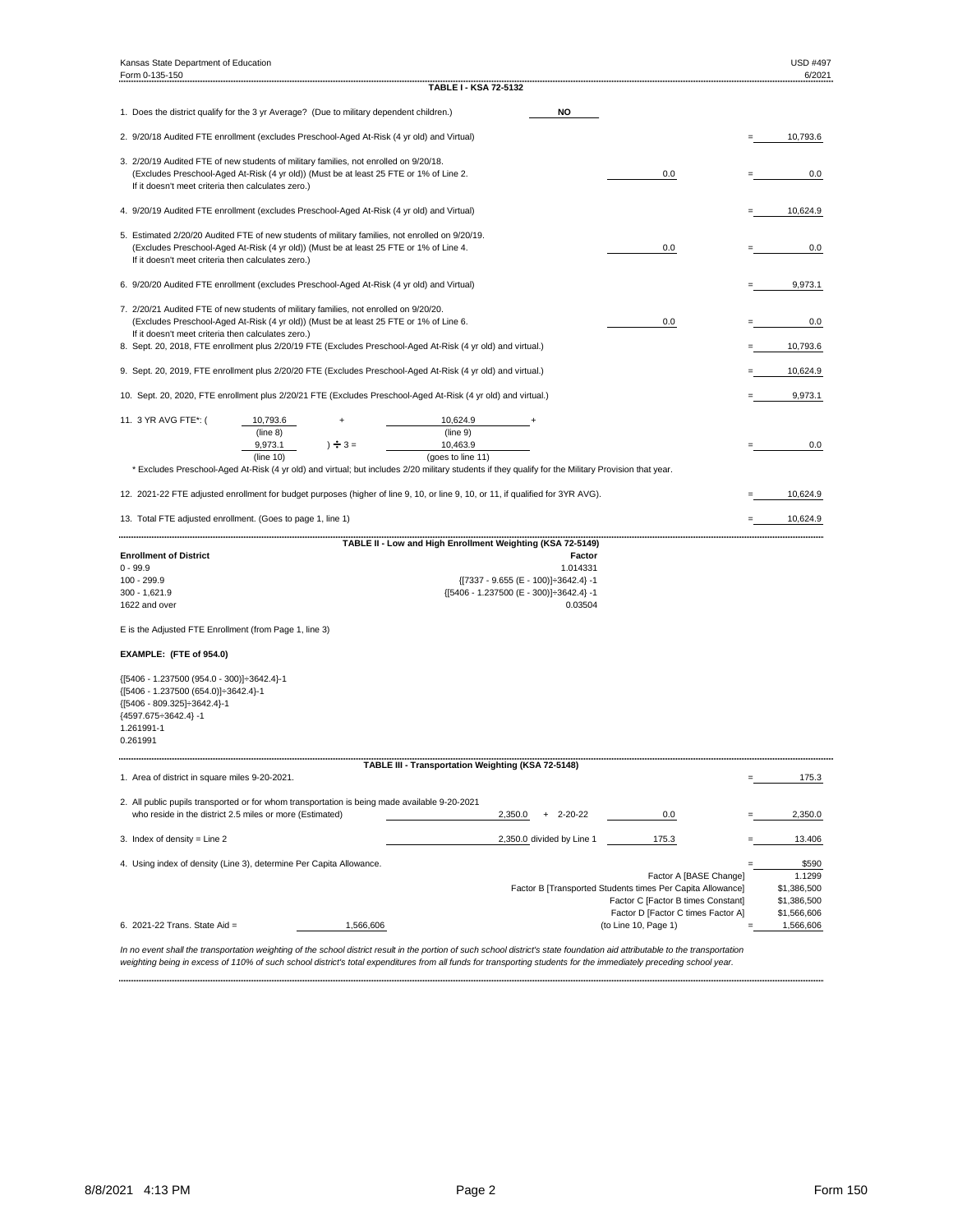| 1. Estimated 9/20/21 FTE enrollment for full-time students enrolled in virtual programs. | $.300.0 \times$ | \$5,000 |                          | 6,500,000   |
|------------------------------------------------------------------------------------------|-----------------|---------|--------------------------|-------------|
| 2. Estimated 9/20/21 FTE enrollment for part-time students enrolled in virtual programs. | 150.0 $X$       | \$1,700 | $=$                      | 255,000     |
| 3. Estimated Virtual Credits* (20 years and older).                                      | $10.00 \times$  | \$709   |                          | 7.090       |
| 4. Estimated Virtual State Aid (Lines 1 plus 2 plus 3)                                   |                 |         | $\overline{\phantom{0}}$ | \$6,762,090 |

\*No student shall be counted for more than 6 credits per year.

"Virtual School" means any school or educational program that: (1) Is offered for credit; (2) uses distance-learning technologies which predominately use internet-based methods to deliver instruction; (3) involves instruction that occurs asynchronously with the teacher and pupil in separate locations; (4) requires the pupil to make academic progress toward the next grade level and matriculation from kindergarten through high school graduation; (5) requires the pupil to demonstrate competence in subject matter for each class or subject in which the pupil is enrolled as part of the virtual school; and (6) requires age-appropriate pupils to complete state assessment tests.

|                                                                                                                                                                                                                                                                                                   | <b>TABLE V</b>                                   |           |         |             |
|---------------------------------------------------------------------------------------------------------------------------------------------------------------------------------------------------------------------------------------------------------------------------------------------------|--------------------------------------------------|-----------|---------|-------------|
|                                                                                                                                                                                                                                                                                                   | High At-Risk Weighting Calculation (KSA 72-5151) |           |         |             |
| 1. Estimated 2021-22 Free Lunch Percentage (1B divided by 1A)                                                                                                                                                                                                                                     |                                                  |           |         | 27.10 %     |
| A. 9/20/21 + 2/20/22 Headcount (from Open page)                                                                                                                                                                                                                                                   |                                                  |           | 10,700  |             |
| B. 9/20/21 + 2/20/22 Free Lunch Headcount (from Open page)                                                                                                                                                                                                                                        |                                                  |           | 2,900   |             |
| 2. Estimated 2021-22 High-Density At-Risk Student Weighting (higher of 2A or 2B) (goes to Page 1, Line 8)                                                                                                                                                                                         |                                                  |           |         | 14.6        |
| A. USD Level (i or ii)                                                                                                                                                                                                                                                                            |                                                  |           | 0.0     |             |
| i. High-Density At-Risk $>= 50\%$ (1B times 10.5%)                                                                                                                                                                                                                                                |                                                  | 0.0       |         |             |
| ii. High-Density At-Risk $>= 35\%$ and $< 50\%$ (1B times (#1 mir                                                                                                                                                                                                                                 |                                                  | 0.0       |         |             |
| <b>B. SCHOOL Level</b><br>*** Enter building enrollment on HD-AR_BLDG worksheet***                                                                                                                                                                                                                |                                                  |           | 14.6    |             |
|                                                                                                                                                                                                                                                                                                   | TABLE VI ** (NEW) **                             |           |         |             |
| At-Risk and High Density At-Risk State Foundation Aid - Required Transfer                                                                                                                                                                                                                         |                                                  |           |         |             |
| From General Fund to At-Risk K-12 Fund (2021 House Bill 2134)                                                                                                                                                                                                                                     |                                                  |           |         |             |
| 1. Estimated 2021-22 At-Risk (Free Meals) Weighted FTE [Form 150 Line 7) =                                                                                                                                                                                                                        |                                                  | 1,403.6   |         |             |
| 2. Estimated 2021-22 At-Risk (High Density) Weighted FTE [Form 150 Line 8) =                                                                                                                                                                                                                      |                                                  | 14.6      |         |             |
| 3. Estimated At-Risk State Foundation Aid [ (Line 1 + Line 2) X \$4706 ] =                                                                                                                                                                                                                        |                                                  | 1,418.2 X | \$4,706 | \$6,674,049 |
| Page 1 Footnotes:                                                                                                                                                                                                                                                                                 |                                                  |           |         |             |
| (a) Weighted FTE enrollment is computed by taking the total clock hours of bilingual students who are enrolled and attending in an                                                                                                                                                                |                                                  |           |         |             |
| approved bilingual class on 9-20-2021 and dividing by 6 (cannot exceed 6 hours for an individual student). Total                                                                                                                                                                                  |                                                  |           |         |             |
| clock hours<br>$2,100.0 \div 6 \times 0.395 =$                                                                                                                                                                                                                                                    | 138.2500 (Record on Line 5)                      |           |         |             |
| (b) FTE is computed by taking the total headcount of bilingual students who are enrolled and attending in an                                                                                                                                                                                      |                                                  |           |         |             |
| approved bilingual class on 9-20-2021 and multiplying by factor of 0.185. Total                                                                                                                                                                                                                   |                                                  |           |         |             |
| headcount the control of the control of the control of the control of the control of the control of the control of the control of the control of the control of the control of the control of the control of the control of the<br>$716 \times 0.185 =$                                           | 132.4600 (Record on Line 5)                      |           |         |             |
| (c) FTE is computed by taking the total clock hours of career and technical education students who are enrolled and attending                                                                                                                                                                     |                                                  |           |         |             |
| in an approved vocational class on 9-20-2021 and dividing by 6 (cannot exceed 6 hours for an individual student). Total                                                                                                                                                                           |                                                  |           |         |             |
| clock hours<br>$2,650.0 \div 6 =$                                                                                                                                                                                                                                                                 | 441.6667 (Record on Line 6)                      |           |         |             |
|                                                                                                                                                                                                                                                                                                   |                                                  |           |         |             |
| (d) In order to access new facilities weighting, a USD must have adopted at least a 25% LOB. Only eligible to schools that passed a bond election<br>prior to July 1, 2015 and bond money was used for construction of new facilities or new schools that were built primarily with federal funds |                                                  |           |         |             |

on a military reservation located on USD 207 and USD 475.

(e) Preschool-Aged At-Risk (4 yr old) students are counted as .5 FTE. USD must be approved by the Kansas State Department of Education.

(f) Comes from form 118 (line 20).

*(NOTE: If September 20 falls on a weekend, the following Monday will be the official count date.)*

# **Virtual State Aid (KSA 72-3715)**

# **TABLE IV**